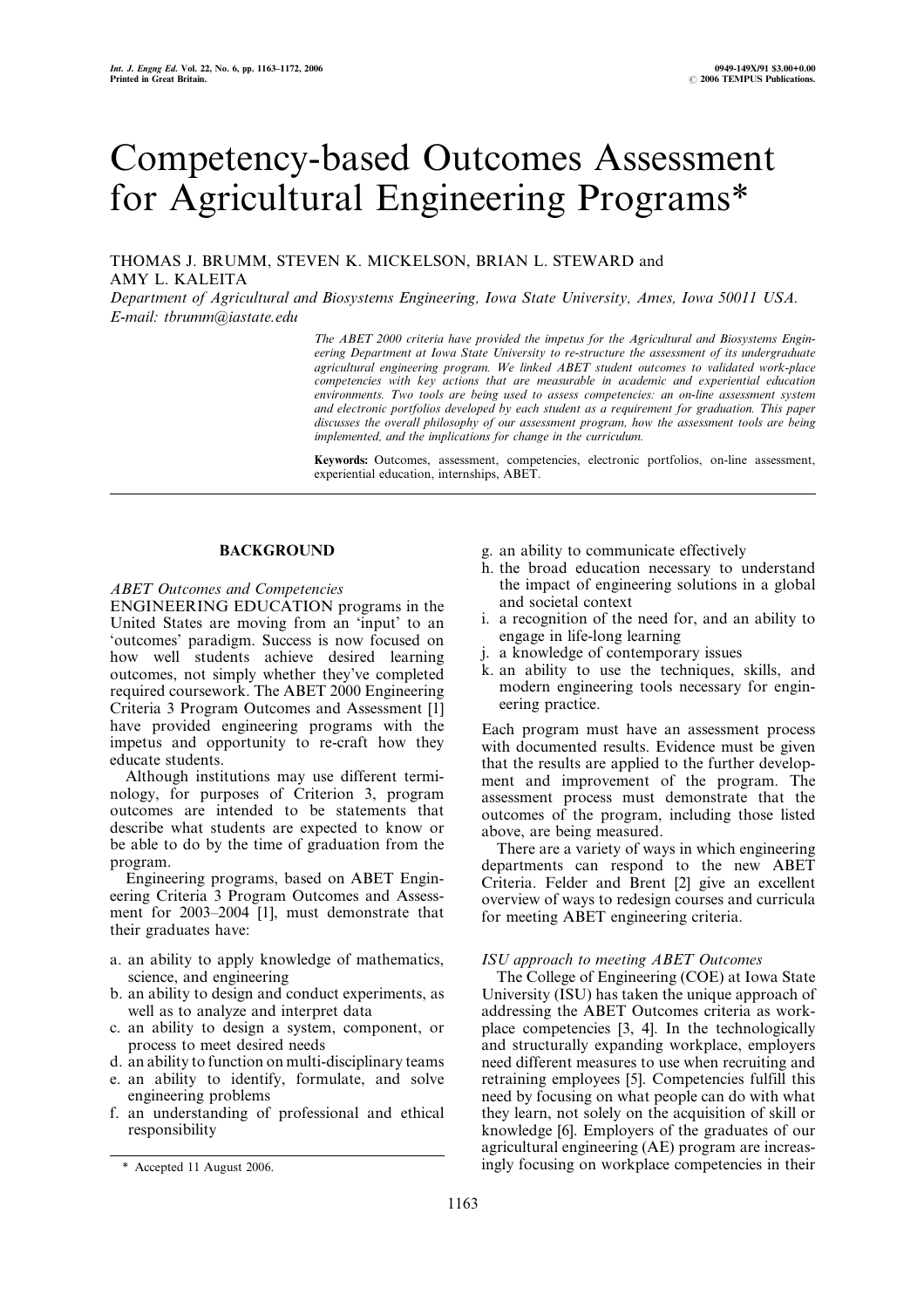hiring practices (e.g., USDA National Resource and Conservation Service, John Deere, ConAgra Foods, Caterpillar), and student development of competencies are, therefore, critical to career success after graduation.

Competencies are the application of behavior and motivation to knowledge, understanding, and skill. They are 'the result of integrative learning experiences in which skills, abilities and knowledge interact' to impact the task at hand [7]. As such, competencies are directly measurable through key actions or through demonstrations of the existence of those competencies in the individual.

In the Fall of 1999, a constituency of over 200 ISU faculty, partnering international faculty, coop and intern students, employers, and alumni were asked to assist the ISU College of Engineering Cooperative Education and Internship Program in developing a next generation of performance assessment tools, ones that would be aligned with the new ABET Engineering Criteria 2000. Specifically, we set out to create a set of assessment metrics for the co-op and intern workplace that would be sufficient to document our students' development and demonstration of the ABET (a-k) Outcomes. Our hypotheses were that each the Outcomes are too complex to measure directly and that each Outcome represented some collection of workplace competencies necessary for the practice of engineering at the professional level. To support our efforts, the College collaborated with Development Dimensions International, Inc. (DDI), a global provider of competency-based performance management tools and services [8].

Constituents participated in DDI-facilitated focus sessions, using a `Critical Incident' data gathering technique, following a DACUM strategy [9]. In these sessions, they provided hundreds of examples of successful and unsuccessful demonstrations of the eleven ABET  $(a-k)$  Outcomes by engineering students and graduates. DDI professionals analyzed these `Critical Incident' stories and extracted fourteen dimensions or ISU Competencies:

- engineering knowledge
- . continuous learning
- initiative
- cultural adaptability
- planning
- teamwork
- . professional impact
- general knowledge
- quality orientation
- $\bullet$  innovation
- analysis and judgment
- $\bullet$  communication
- integrity
- . customer focus.

The definition of each ISU competency was written clearly, concisely, and independently. Specific to each definition is a set of observable and measurable key actions. For example, the definition of Communication competency is: involves clearly conveying information and ideas through a variety of media to individuals or groups in a manner that engages the audience and helps them understand and retain the message.

Key actions involve:

- Organizes the communication—Clarifies purpose and importance; stresses major points; follows a logical sequence.
- $\bullet$  Maintains audience attention—Keeps the audience engaged through use of techniques such as analogies, illustrations, body language, and voice inflection.
- Adjusts to the audience—Frames message in line with audience experience, background, and expectations; uses terms, examples, and analogies that are meaningful to the audience.
- Ensures understanding—Seeks input from audience; checks understanding; presents message in different ways to enhance understanding.
- Adheres to accepted conventions—Uses syntax, pace, volume, diction, and mechanics appropriate to the media being used.
- Comprehends communication from others— Attends to messages from others; correctly interprets messages and responds appropriately.

A complete set of competency definitions and key actions can be found at: http://learn.ae.iastate.edu/ assessment/CompetencyDefinitions.pdf.

COE faculty involved in the constituency dialogue then mapped the competencies to the ABET (a±k) Outcomes. Further constituent dialogue using a survey tool validated these competencies as necessary and sufficient to demonstrate the Outcomes. Figure 1 shows this mapping in the form of a matrix.

## COMPETENCY-BASED LEARNING

A conceptual model of learning based on competencies does not work solely at the level of skill, abilities, and knowledge (the conventional approach to engineering education), but seeks to formulate curriculum and assessment at the competency level which embodies integration of skills, abilities, and knowledge needed to become part of the disciplinary community of practice [10]. Such a model is illustrated in Fig. 2.

Competency-based learning (CBL) involves redefining program, classroom, and experiential education objectives as competencies or skills, and focusing coursework on competency development. The advantage to CBL is that competencies are transparent; that is, all participants in the learning process understand the learning goals and outcomes. Competencies provide students with a clear map and the navigational tools needed to move expeditiously toward their goals [7]. Competencies have a stronger impact on student learning when they are linked to and embedded within specific courses and across the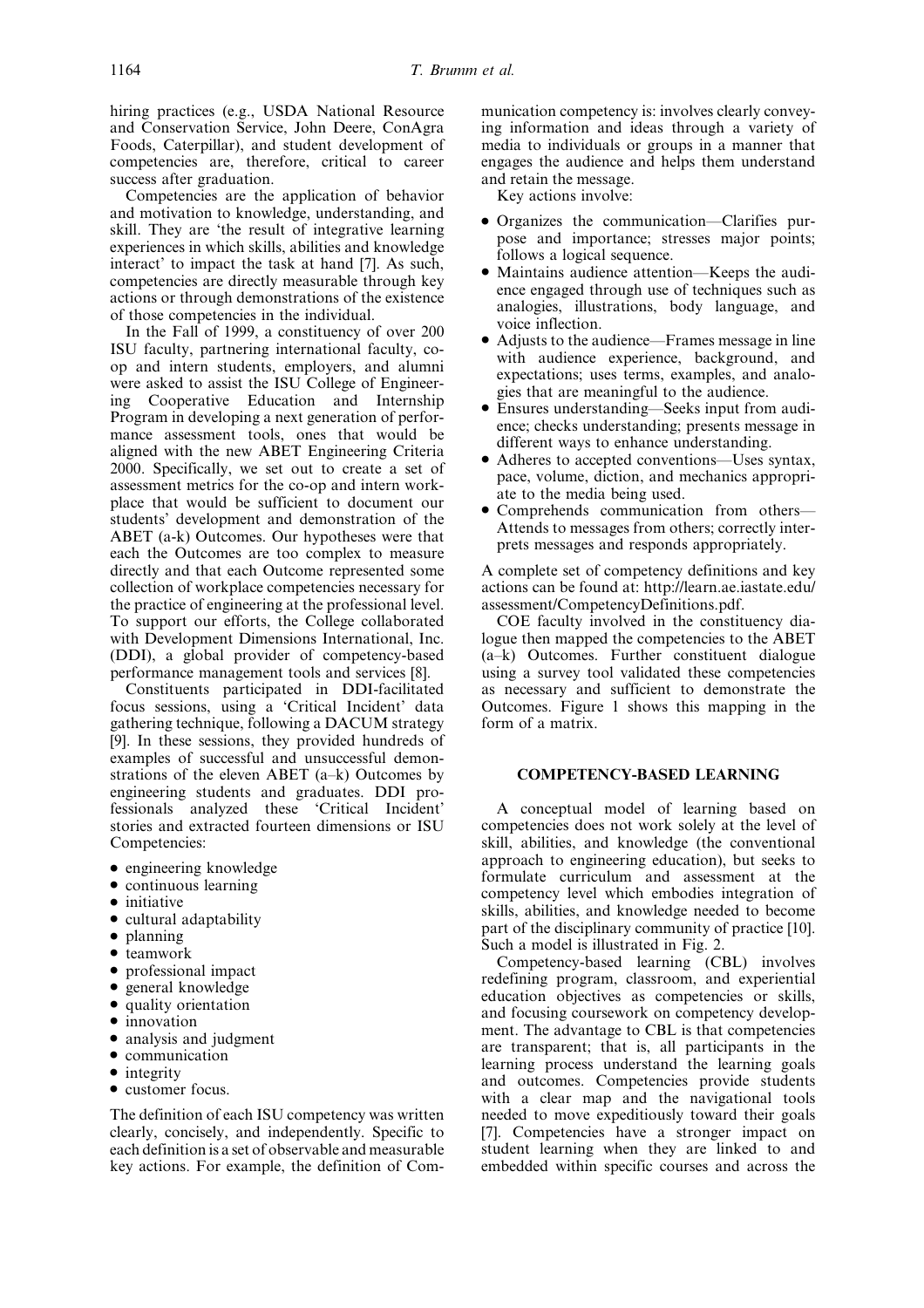|                                                                             |                                                                                                                      |                              | <b>ISU Competency</b> |                            |                     |            |                |                              |                       |          |               |          |          |                     |                       |  |  |  |
|-----------------------------------------------------------------------------|----------------------------------------------------------------------------------------------------------------------|------------------------------|-----------------------|----------------------------|---------------------|------------|----------------|------------------------------|-----------------------|----------|---------------|----------|----------|---------------------|-----------------------|--|--|--|
| Engineering 2003-2004 Criterion 3<br><b>Program Outcomes and Assessment</b> |                                                                                                                      | <b>Engineering Knowledge</b> | General Knowledge     | <b>Continuous Learning</b> | Quality Orientation | Initiative | mnovation      | <b>Cultural Adaptability</b> | Analysis and Judgment | Planning | Communication | Teamwork | mbegrity | Professional Impact | <b>Customer Focus</b> |  |  |  |
| čab                                                                         | an ability to apply knowledge of mathematics, science and<br>engineering                                             | ×                            |                       | ×                          |                     | ×          |                |                              | ×                     |          |               |          |          |                     |                       |  |  |  |
| (b)                                                                         | an ability to design and conduct experiments, as well as<br>to analyze and interpret data                            | ×                            |                       | ×                          | ×                   | ×          | ×              |                              | ×                     | ×        |               | ×        |          |                     | ×                     |  |  |  |
| (4)                                                                         | an ability to design a system, component, or process to<br>meet desired needs                                        | ×                            |                       | ×                          | ×                   | ×          | x              | ×                            | 耸                     | ×        | Ħ             | ×        |          |                     | ×                     |  |  |  |
| (d)                                                                         | an ability to function on interdisciplinary teams                                                                    |                              |                       |                            |                     | ×          |                | $\mathfrak{m}$               | ×                     | ×        | 試             | x        | ×        | $\mathfrak{m}$      | ×                     |  |  |  |
| $\langle \pm \rangle$                                                       | an ability to identify, formulate and solve engineering<br>problems                                                  | $\mathfrak{m}$               |                       | ×                          | ×                   | ×          | $\mathfrak{m}$ |                              | ×                     |          | ×             | ×        |          |                     | ×                     |  |  |  |
| (1)                                                                         | an understanding of professional and ethical<br>responsibility                                                       |                              | ×                     | ×                          | $\mathfrak{m}$      |            |                | ×                            | ×                     |          |               |          | ×        |                     |                       |  |  |  |
| (g)                                                                         | an ability to communicate effectively                                                                                |                              | ×                     |                            |                     | ×          |                |                              |                       |          | ×             |          |          | ×                   | ×                     |  |  |  |
| (h)                                                                         | the broad education necessary to understand the impact.<br>of engineering solutions is a global and societal context | 36                           | ×                     | 盆                          |                     |            |                | ×                            | 耸                     |          |               |          |          |                     |                       |  |  |  |
| $^{0}$                                                                      | a recognition of the need for, and the ability to engage in,<br>life-long learning                                   |                              |                       | ×                          |                     |            | ×              |                              |                       |          |               |          |          |                     |                       |  |  |  |
| œ                                                                           | a knowledge of contemporary issues                                                                                   |                              | Ħ                     | ×                          |                     |            |                | ×                            | $\mathfrak{m}$        |          |               |          |          |                     |                       |  |  |  |
| (k)                                                                         | an ability to use the techniques, skills and modern<br>engineering tools necessary for engineering practice          | 盆                            |                       | ×                          | ×                   | ×          |                | ×                            | ×                     |          |               |          |          |                     |                       |  |  |  |

Fig. 1. ABET Outcomes-ISU competencies matrix.

curriculum [9]. CBL models rely on both the judgment of those external to the learning process and on measurable assessment [7].

Other institutions have linked competencies to the learning process with some success [9]. King's College in London, UK, Alverno College, Wisconsin, USA, and Northwest Missouri State University, USA, have all used competency-based learning as an integral part of student development and learning assessment. However, few engineering programs have embraced CBL across the entire curriculum.

## ePortfolios

Portfolios provide a broad assessment tool for student intellectual development and for technical expertise. They are powerful vehicles for both pedagogy and assessment, demonstrating a student's learning as an organic process involving three key factors: collection, reflection, and selection [11].

Portfolios can be a powerful learning experience. Using portfolios allows students to revisit their accomplishments over a given period of time, select various artifacts for the collection, and reflect on their growth and development through the creation of those artifacts: `Revisiting past work, students often improve the earlier work but also comment in a way that demonstrates their thinking around that work. In such a reflective text, students make their thinking visible' [12]. Through students' reflections and choice of artifacts, assessors and instructors have the opportunity to see explicitly how instruction is being interpreted and evaluated long after the class has ended [11].

Although there are many types of portfolios (e.g. professional, classroom, and learning portfolios), generally they can be broken down into two categories: summative and formative [13]. Summative portfolios center themselves on learning outcomes and seek to demonstrate the student's knowledge through the presentation of artifacts. In contrast, formative portfolios emphasize the process of learning and seek to show how students arrive at various artifacts. Moreover, formative portfolios provide feedback to students throughout the learning process.

In the last five years, portfolios have been moving increasingly online. Online electronic portfolios (ePortfolios) are useful pedagogical tools for providing both efficiency and effectiveness for assessment [13]. Because ePortfolios are online, the portfolio process can be streamlined through intelligent database control, electronic guides, and web design templates. All of these procedures can increase the effectiveness of the assessment process for students, faculty, and programs. ePortfolio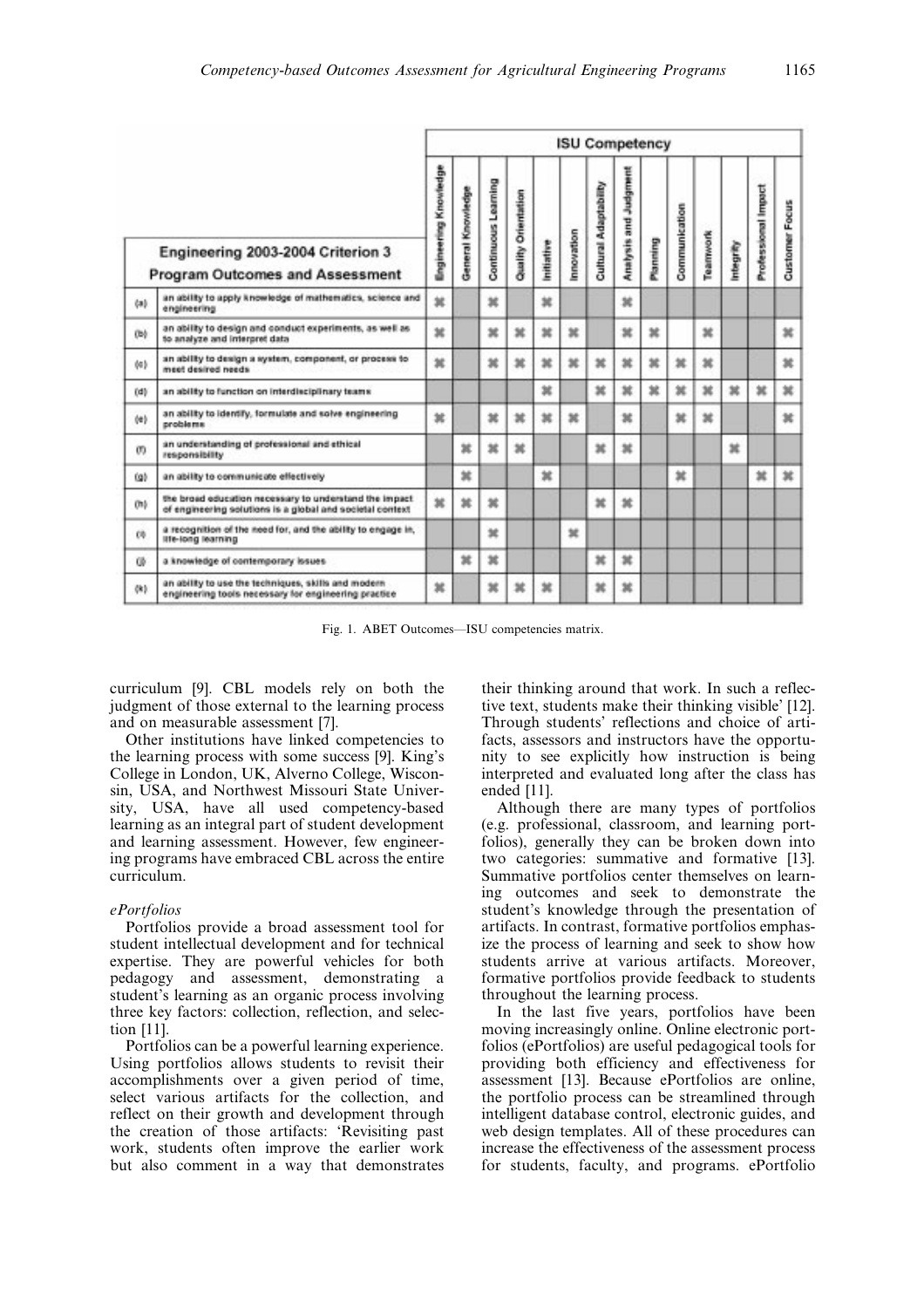

Fig. 2. A conceptual learning model based on competencies [10].

systems range from the generic tool/template approach (GT) to the customized systems/free design approach (CS) of development [14]. GT systems rely on databases and templates, which give students little individual expression in their portfolio while CS systems rely on free design which gives students flexibility and personal creativity. CS systems, however, do not lend themselves to competency-based portfolios.

Competency driven portfolios hosted within writing programs have been successfully used at a variety of institutions [15, 16]. For example, Rose-Hulman Institute of Technology, Indiana USA, has developed an ePortfolio system that allows students to archive multimedia artifacts. Their faculty can rate the artifacts based on learning outcome goals and performance criteria [17]. A slightly different model is the Learning Record Online at the University of Texas at Austin, USA, which includes both formative and summative assessment in its reading and writing portfolio system [18]. Similarly, the University of Wisconsin-Superior, U.S., piloted a portfolio system for assessment in their general education program [19]. More recently, Alverno College, Wisconsin, U.S., has developed the Diagnostic Digital Portfolio system where students display key performances in a GT environment, linked to abilities and educational standards across the entire college [20].

## OUR ASSESSMENT PLAN

Through the integration of ABET Outcomes and ISU Competencies, the Agricultural and Biosystems Engineering (ABE) department developed the outcomes assessment plan for the Agricultural Engineering (AE) undergraduate degree program, as illustrated in Fig. 3.

The mission, goals, and objectives of the program are reviewed (and changed as necessary) every three years in consultation with stakeholders and our industrial advisory board, concurrent with the ABET accreditation cycle. From this process, the desired student learning outcomes are developed, taking into account ABET accreditation and American Society of Agricultural and Biological Engineers (ASABE) recognition criteria.

Each class in the curriculum is examined to determine which of the outcomes it addresses. Then curriculum as a whole is examined to ensure adequate coverage of the outcomes. Should there be gaps in coverage, the curriculum is re-examined to determine if different classes are needed, or if courses within the department need to be changed or added to ensure all the outcomes are adequately addressed.

Once the outcomes are mapped to the individual classes, we determine from the outcomes-competency matrix which competencies are addressed in each of the classes taught in our department. We thus know which competencies should be focused on in each class. Finally, the faculty designate key assignments in each class that students can use to demonstrate these competencies.

The primary evidence of students achieving the outcomes (or in our case, achieving the fourteen ISU competencies) is direct evidence of performance: student portfolios, workplace evaluations of students on internships and alumni five years post-graduation, and the results of the Fundamentals of Engineering (FE) exam. Indirect measures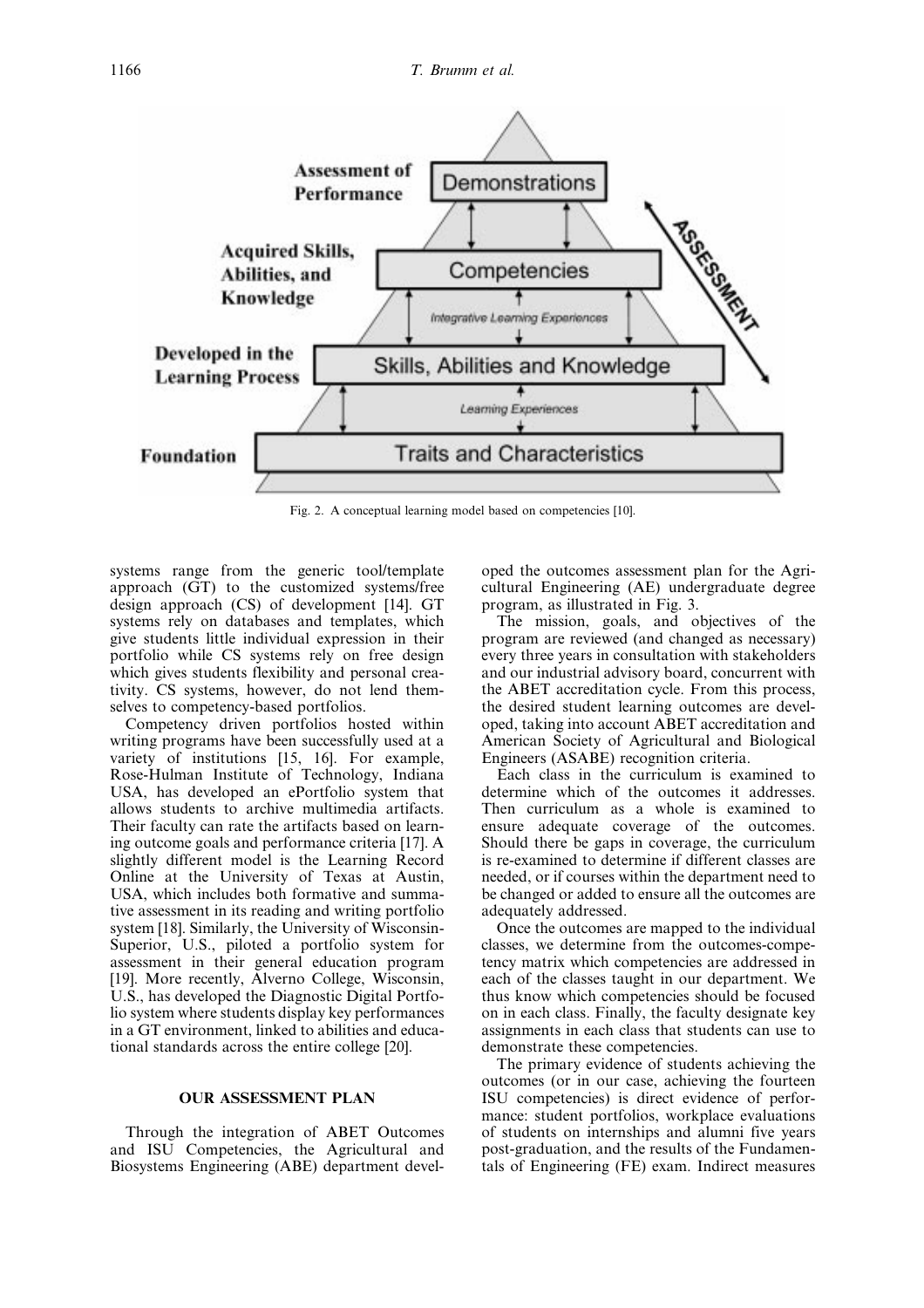(e.g., senior exit surveys, student evaluation of instruction, post graduate surveys, program reviews, advisor evaluations and placement statistics) are reviewed as background information but are not the basis of judgment for the attainment of outcomes.

The direct and indirect measures are reviewed annually by the AE Curriculum Committee to identify strengths and weaknesses of the program, and in consultation with the ABE External Advisory Committee, makes recommendations for change. The faculty as a whole (e.g., curriculum changes) or individual faculty (specific classes) implement the recommendations.

This outcomes assessment plan is identical for our other undergraduate degrees offered by our department, agricultural systems technology and industrial technology. The outcomes for this program were modeled after the ABET technology criteria [21], with a similar set of competencies mapped to the outcomes, although the program is not accredited by ABET. Thus all undergraduate students in our department, both engineers and technologists, will be creating electronic portfolios, and will be evaluated in internship experiences and in the workplace post-graduation.

## Direct and indirect measures

Before implementing this new assessment plan, we relied on 'indirect' measures of student performance, i.e., student exit surveys, placement rates, and alumni surveys. While these instruments, especially surveys, can provide some useful information, they are ultimately just opinions and not direct evidence of student performance. With the new ABET accreditation guidelines, credence is given to direct measures, i.e., evaluations of student work and performance [22].

Our assessment plan uses these direct measures to evaluate student performance: electronic portfolios created and owned by students, online competency assessments (evaluations by supervisors of students on internships and alumni practicing in the field of engineering), and the results of the Fundamentals of Engineering examination, the first step towards professional licensure.

## CONNECTING COMPETENCIES TO **OUTCOMES**

The direct measures result in numerical evaluations of student performances. Workplace and ePortfolios competency assessments are charted on a Likert Scale, allowing us to rank the weakest and strongest competencies. The aggregate results of the FE exam provide evidence for the attainment of the `engineering knowledge' competency by our students.

We apply a numerical rating to each of the outcomes, given that all the competencies are mapped to outcomes, and we can then rank how well each outcome is achieved. A system which weighs each competency within an outcome could also be developed to determine how each outcome is being met. However, since we are only now



Fig. 3. The ABE outcomes assessment plan.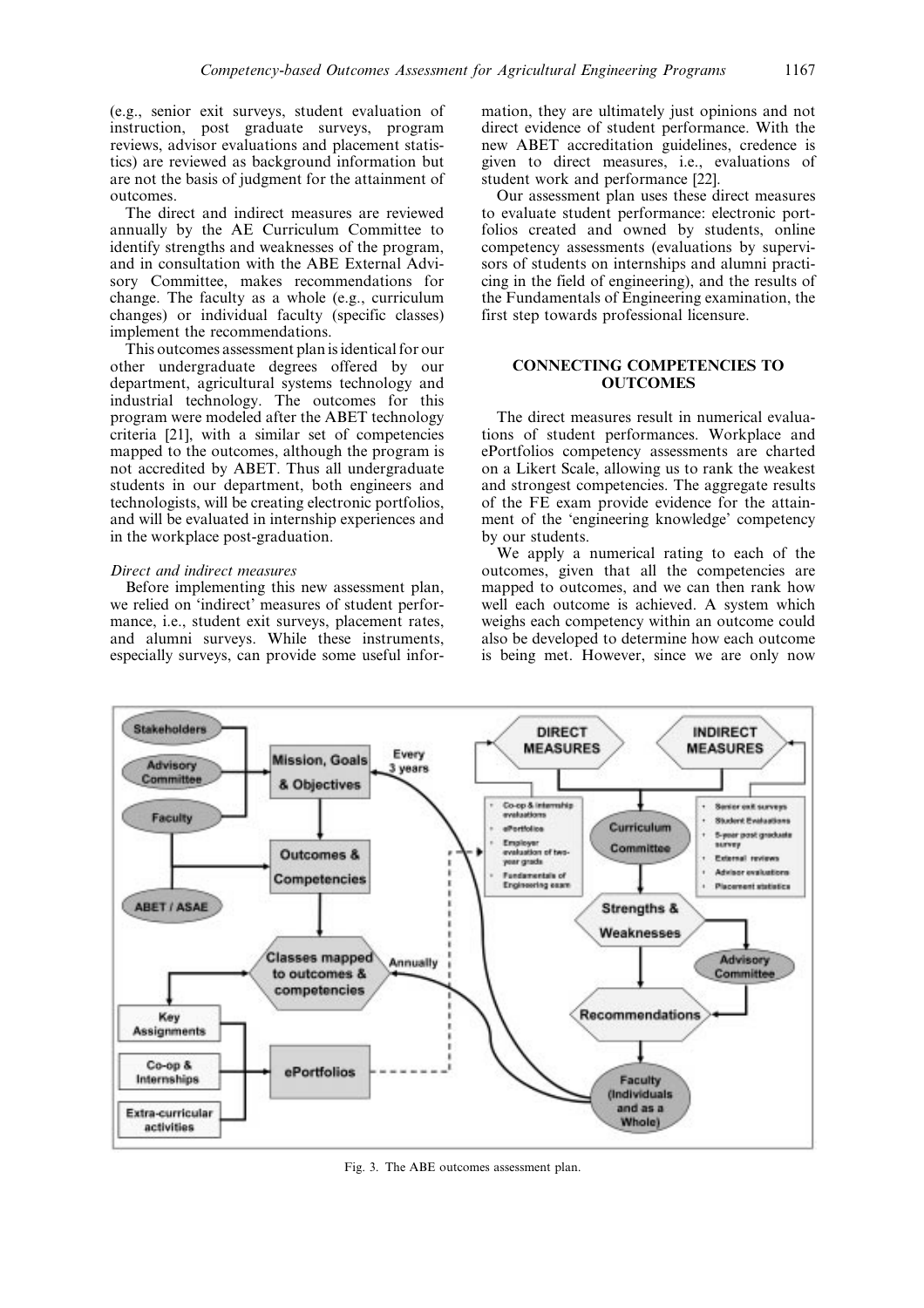working to complete our first cycle of assessment, we don't have the experience with our plan to implement such a system.

#### ePortfolios

Incorporating a portfolio program into our curriculum allows us to continually renegotiate what our program is teaching and what our students are learning, and also provides us with a strong qualitative methodology for continual program assessment.

Our electronic portfolio system is a compromise between the generic template and the customized system approaches. The foundation of the system is a proprietary database system that we developed to hold the artifacts. This system is based on Macromedia's Rich Internet Application (RIA) model using Dreamweaver, Flash, and Cold Fusion [23]. The system (Fig. 4) can be accessed

at http://learn.ae.iastate.edu/portfolio/ (username = guest, password  $=$  guest). Built into the database system is an assessment component.

Students upload artifacts that demonstrate achievement of one or more competencies. These artifacts can be papers they have written, examinations, laboratory reports, videos of presentations, design projects, or any form of evidence the student chooses that can be stored electronically. Artifacts, however, are not restricted to formal class settings. They can include internship experiences, student club activities, service learning projects, volunteer work, or any extra-curricular experiences that help demonstrate the competencies. Students must attach a reflection to the artifact by explaining its significance and impact. They must also self-assess the artifact, rating it on a Likert Scale for each of the key actions associated with the competency.



Fig. 4. The ABE ePortfolio System introduction screen.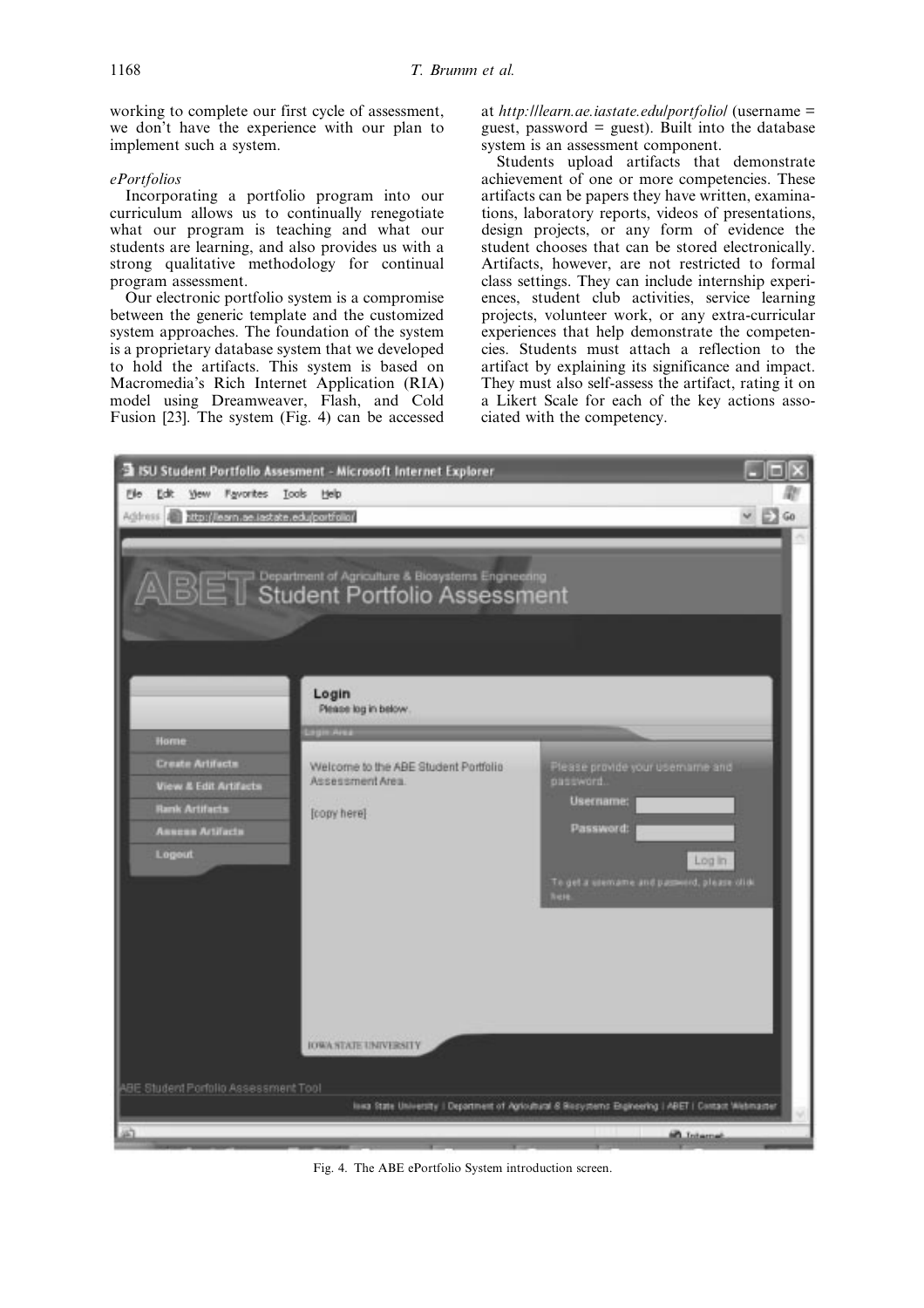Using Dreamweaver and Flash, students then develop an interface which accesses the database to display the artifacts in whatever fashion they deem appropriate. For assessment purposes, artifacts are presented around a competency theme. They can also develop electronic resumes and portfolios for prospective employers in the same interface.

Students own the artifacts they place in the database. They decide to make the artifacts public (available for viewing by faculty and assessors) or private. They also control, outside of the classroom and assessment settings, who has access to their portfolios.

Faculty and assessors, in the context of class assignments and assessment, can access the `public' student artifacts and their ePortfolios. Just as the students self-assess the artifacts based on competencies, faculty and assessors assess the artifacts, resulting in a numerical evaluation of the students' achievement of the competencies.

#### On-line competency assessment

 $OPAL^{\circledR}$  is DDI's online competency development and performance management software that provides assessment, development, coaching, and learning tools [24]. Following customization of  $OPAL^{\circledR}$  to present the ISU Competencies, key actions, and assessment surveys, the system is now used by all Iowa State engineering cooperative education and internship (semester long only) students and their supervisors. To receive academic credit for the work term, each student is required to complete the standard self-assessment and to ensure that the supervisor completes the same assessment of the student.

The standard assessment survey consists of sixty-one key actions associated with the fourteen ISU Competencies. Using a Likert Scale, each student and each supervisor provides an assessment of the student's demonstration of each key action. The average value of each key action is computed from the student's self assessment and from the supervisor's assessment. A value for student development and demonstration of each ISU Competency is computed as the average of the averages of the associated Key Actions (Fig. 2). These assessments are anonymous to the ABE faculty, in that we can see aggregate results, but cannot identify individual evaluations. Mickelson et al. [25] summarize the results of such assessments for students in the AE program.

The same standard assessment survey is given to alumni (two years post-graduation) and their supervisors. While their participation is voluntary, we are finding that we have approximately the same response rate as the alumni surveys we previously administered.

While not part of our assessment plan, we are using  $OPAL^{\circledR}$  in the classroom and having students evaluate themselves and others in team projects and capstone design experiences. The

evaluations of an individual competency within the OPAL<sup> $\textcircled{a}$ </sup> assessment surveys are identical to the assessments they make on artifacts within the ABE portfolio system.

## IMPLEMENTING THE PLAN IN OUR CURRICULUM

### Changes in the curriculum

Upon entering the program, agricultural engineering (AE) students are exposed to workplace competencies. All freshmen are placed in a learning community for the first two semesters of their academic program [26]. In these learning communities, the students take three linked courses each semester as a cohort group. The first semester link includes Engineering Orientation (Engr 101, R credit), First-Year Composition I (English 104, 3 credits), and Engineering Graphics and Design (Engr 170, 3 credits). The second semester includes a link between Engineering Problem Solving (AE 160, 3 credits), First-Year Composition II (Engl 105, 3 credits), and a hands-on laboratory course, Experiencing Agricultural and Biosystems Engineering (AE 110, 1 credit).

AE students are introduced to the 14 ISU competencies in these course linkages through several assignments. For example, in Engr 101 and AE 110, students prepare behavior-based answers to workplace related questions for each of the 14 competencies. Upper-class mentors conduct behavior-based interviews in our college interview rooms to help prepare the students for coop/internship interviews. Assignments in the First-Year Composition courses tie in with the competency theme, where the students write papers related to competencies in engineering, technology, agriculture, and biological systems. From these classes, and the freshman engineering courses, students also start collecting artifacts that demonstrate their proficiency for each ISU competency. An example that demonstrates the teamwork competency would be an open-ended team design report in Engr 170 describing the design of a robot to collect contaminated materials. Another example would be documenting the solution to an engineering economics problem in AE 160, thus demonstrating 'engineering knowledge.'  $OPAL^{\circledR}$ is used in each of these courses. Education materials that correlate with each competency are available within  $OPAL^{\circledR}$ . Faculty and students can access these materials for course or personal development.

Two required one-credit seminar classes for the sophomore and junior years have been created. These seminars focus on entrepreneurships, internships, ethics and leadership. Within these seminars, students also work on competency development and ePortfolio creation, ensuring a continuous process rather that something that students can delay until the semester in which the portfolio is required.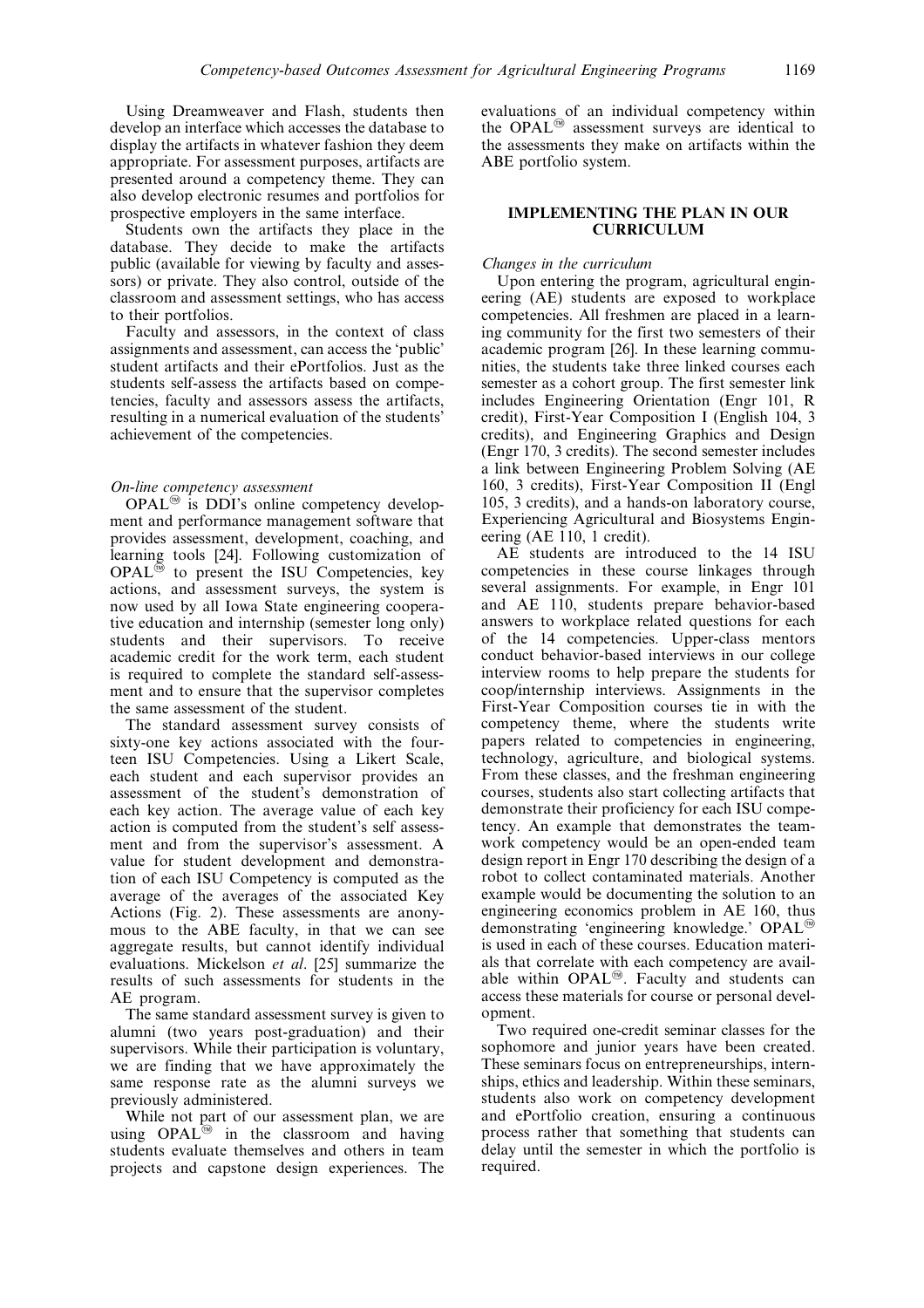Portfolios are summatively evaluated as part of the senior seminar. While there is some discussion of competencies and ePortfolios in the class, much of the student work will already have been completed. If the student doesn't submit a satisfactory ePortfolio, she/he will not pass the seminar class, which is required for graduation. Using the assessment tools imbedded in the database system, a team of three engineering professionals, two faculty members and one external reviewer, evaluate portfolios and their artifacts. External reviewers come from our External Advisory Committee and members of the Iowa Section of ASABE. The local section of our professional society has over 400 members and has been actively involved in student professional development in our department for many years. We anticipate evaluating 35 to 40 portfolios each year. With approximately 17 teaching faculty, each faculty will review four portfolios, which is a reasonable workload.

## Changes for faculty

Implementing an assessment plan based on competencies requires faculty to engage in competency-based learning. Faculty must think, teach and assess in terms of competencies. In short, we must formulate our learning objectives in terms of competencies. This requires us to change how we approach the educational process in our department.

We are at the beginning stages of this process. Faculty know which outcomes their classes address, and the Outcomes-Competency matrix (Fig. 2) lets them know the competencies they need to address in their classes. We are providing faculty with workshops and graduate student assistance to help them to include competencies as part of course foundations. Our faculty, through the unanimous adoption of the assessment plan, are committed to the process of implementing competency based learning in our curriculum.

As a first step, faculty designate key assignments for inclusion into student ePortfolios. These designations spring from a recognition of the competencies that the assignment addresses. Sharing these designations with students provides opportunities outside the seminars to discuss competencies.

We recognize that faculty time is always at a premium. As such, we worked hard to create a system that does not place undue burdens on the faculty. The only additional workload involved for individual faculty is evaluating four ePortfolios each year. Incorporating competencies into classes, with guidance and access to resources, can be part of the normal class development and evolution process.

## CURRENT STATUS

To date, we have accomplished these aspects of our outcomes assessment plan:

- . The ABE portfolio system has been constructed and tested. Students are uploading artifacts. Students have created ePortfolios which will been assessed, beginning in the fall of 2004.
- . Competency-based learning has been incorporated into the ABE Learning Communities(coursework) at the freshman and sophomore level.
- . The curriculum has been revised to include sophomore and junior seminars.
- . Outcomes have been mapped to individual classes.
- . Faculty have identified competencies addressed in individual classes and key assignments to be included in student portfolios.
- . We are just completing an entire assessment cycle. The data is being analyzed and recommendations for change are being developed and implemented.

There are some important things we have yet to accomplish:

- The whole ABE undergraduate student body needs to be fully engaged in ePortfolio system. While we have tested the ABE portfolio system with a small cohort, we are must now gaining experience managing the system with approximately 550 students from the three undergraduate degree programs in the department.
- . We need to train the faculty and external evaluators on assessing ePortfolios.
- . Faculty need to fully integrate competencybased learning into their courses.

The first complete assessment cycle is scheduled for the  $2005-2006$  academic year, in preparation for the ABET accreditation visit in the fall of 2006. We will learn a great deal in the process—we understand that we cannot fully anticipate all the ramifications of our plan. However, we are willing to adjust and modify are plan as needed to obtain a thorough and on-going outcomes assessment of the students in our degree program.

## SUMMARY AND CONCLUSIONS

The Agricultural and Biosystems Engineering Department at Iowa State University has embarked on a process of outcomes assessment that requires us to radically change how we think about the education process. By interpreting the ABET  $(a-k)$  Criterion 3 Program Outcomes in terms of competencies, we are committing ourselves to transforming our curriculum into one built on competency-based learning.

While change is often difficult, the ABE faculty view this change as an opportunity to re-craft our curriculum to more effectively prepare students for the professional practice of engineering. Students will benefit by developing competencies that are necessary for success in the engineering workplace. Competencies and ePortfolios will allow them to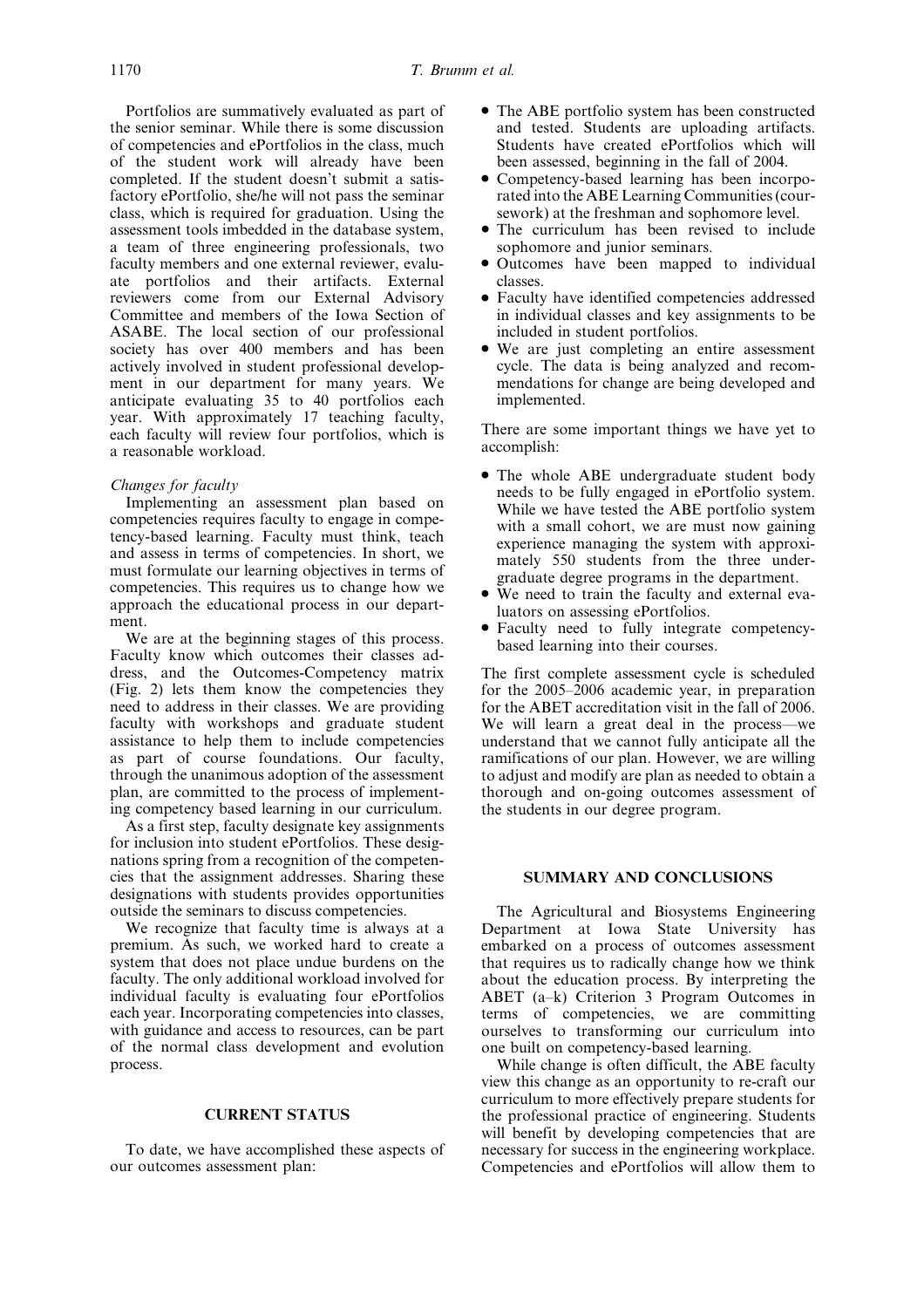make connections across the entire curriculum and see their academic experience as an integrated whole rather than just a series of classroom requirements. Faculty will design their classes in ways that address competencies and long-term student success.

Admittedly, we are in the early stages of this process. Even so, we have constructed the pieces of an assessment system radically different from anything we've done before. As we gain experience, we will make the necessary adjustments, refinements, and changes to the process. We believe, however, that our assessment plan is based on sound learning and assessment theory, resulting in a stronger and more successful academic program.

### **REFERENCES**

- 1. ABET, Criteria for Accrediting Engineering Programs, 2003-2004, Accrediting Board for Engineering and Technology, Inc. Baltimore, Maryland (2002). www.abet.org/criteria\_eac.html accessed February 25, 2004.
- 2. R. M. Felder and R. Brent, Designing and teaching courses to satisfy the ABET Engineering Criteria, J. Eng. Educ., 92(1), 2003, pp. 7-25.
- 3. S. K. Mickelson, L. F. Hanneman, R. Guardiola and T. J. Brumm, Development of workplace competencies sufficient to measure ABET Outcomes, Proc. American Society for Engineering Education Annual Conf., Albuquerque, NM Knoxville, TN, June 24-27, 2001.
- 4. L. F. Hanneman, S. K. Mickelson, L. K. Pringnitz and M. Lehman, Constituent-created, competency-based, ABET-aligned assessment tools for the engineering experiential education workplace, 2nd ABET National Conf. Outcomes and Assessment for Program Improvement, Pittsburgh, Pennsylvania, 2002.
- 5. K. Paulson, Using competencies to connect the workplace and post-secondary education, in New Directors for Institutional Research, John Wiley & Sons, Inc., New York (2001).
- 6. D. G. Robinson and J. C. Robinson, The shift from training to performance, in The 1999 Annual: Volume 1 Training, Jossey-Bass/Pfeiffer, San Francisco (1999).
- 7. R. A. Voorhees, Competency-based learning models: a necessary future, in New Directors for Institutional Research, John Wiley & Sons, Inc., New York (2001).
- 8. Development Dimensions International (2004). Inc. www.ddiworld.com accessed June 14, 2004
- 9. E. A. Jones, Working in partnership with faculty to transform undergraduate curricula, in New Directors for Institutional Research, John Wiley & Sons, Inc., New York (2001).
- 10. E. Jones, R. A. Voorhees and K. Paulson for the Council of the National Postsecondary Education Cooperative Competency-Based Initiatives Working Group, Defining and Assessing Learning: Exploring Competency-Based Initiatives, U.S. Department of Education, National Center for Education Statistics, Washington, DC (2001).
- 11. L. Hamp-Lyons and W. Condon, Assessing the Portfolio: Principles for Practice, Theory, and Research, Hampton Press, Creeskill, New Jersey (2000).
- 12. K. Blake Yancey and D. P. Tompkins, Electronic Portfolios : Emerging Practices in Student, Faculty and Institutional Learning, B. L. Cambridge (ed.), American Association for Higher Education, Washington, DC (2001)
- 13. T. Cooper, T. Love and E. Cowan, Online portfolios: issues of assessment and pedagogy, Conf. Australian Association for Research in Education, 2-6 December, 2001. www.aare.edu.au/01pap/ coo01346.htm accessed March 10, 2004.
- 14. D. Gibson and H. Barrett, Directions in electronic portfolio development, Contemporary Issues in Technology and Teacher Education, 2(4), 2003, pp. 559-76.
- 15. P. Scott, Step by step, the development in British schools of assessment by portfolio, in Portfolios: Process and Product, (P. Belanoff and M. Dickson, eds), Boynton/Cook Publishers, Inc., Portsmouth, New Hampshire (1991).
- 16. D. Smit, P. Kolonsky and K. Seltzer, Implementing a portfolio system, in Portfolios: Process and Product, (P. Belanoff and M. Dickson, eds), Boynton/Cook Publishers, Inc., Portsmouth, New Hampshire (1991).
- 17. G. M. Rogers and T. Chow, Electronic portfolios and the assessment of student learning, Assessment Update,  $12(1)$ , 2000, pp. 4-5,11.
- 18. CWRL, The Learning Record Online. The Computer Writing and Research Lab, Division of Rhetoric and Composition, University of Texas at Austin (2004).
- 19. A. M. Katz and B. A. Gangnon, Portfolio assessment: integrating goals and objectives with learning outcomes, Assessment Update,  $12(1)$ , 2000, pp. 6-7, 13.
- 20. Alverno College, Diagnostic Digital Portfolio (2004). www.alverno.edu/academics/ddp.html accessed June 14, 2004.
- 21. ABET, Criteria for Accrediting Engineering Technology Programs, 2003-2004, Accrediting Board for Engineering and Technology, Inc. Baltimore, Maryland (2002). www.abet.org/criteria\_tac.html accessed June 14, 2004.
- 22. ABET, Guidelines to Institutions, Team Chairs and Program Evaluators on Interpreting and Meeting the Standards Set Forth in Criterion 3 of the Engineering Accreditation Criteria, Accrediting Board for Engineering and Technology, Inc. Baltimore, Maryland (2004). http://www.abet.org/documents/eac/Criterion3WhitePaper3-17-041.pdf accessed June 14, 2004.
- 23. Macromedia, Inc., Rich Internet Applications (2004). www.macromedia.com/resources/business/ rich\_internet\_apps accessed June 14, 2004
- 24. Development Dimensions International, Inc, *Online Performance and Learning (OPAL<sup>TM</sup>)* (2004). http://www.ddiworld.com/products\_services/opal.asp accessed June 14, 2004.